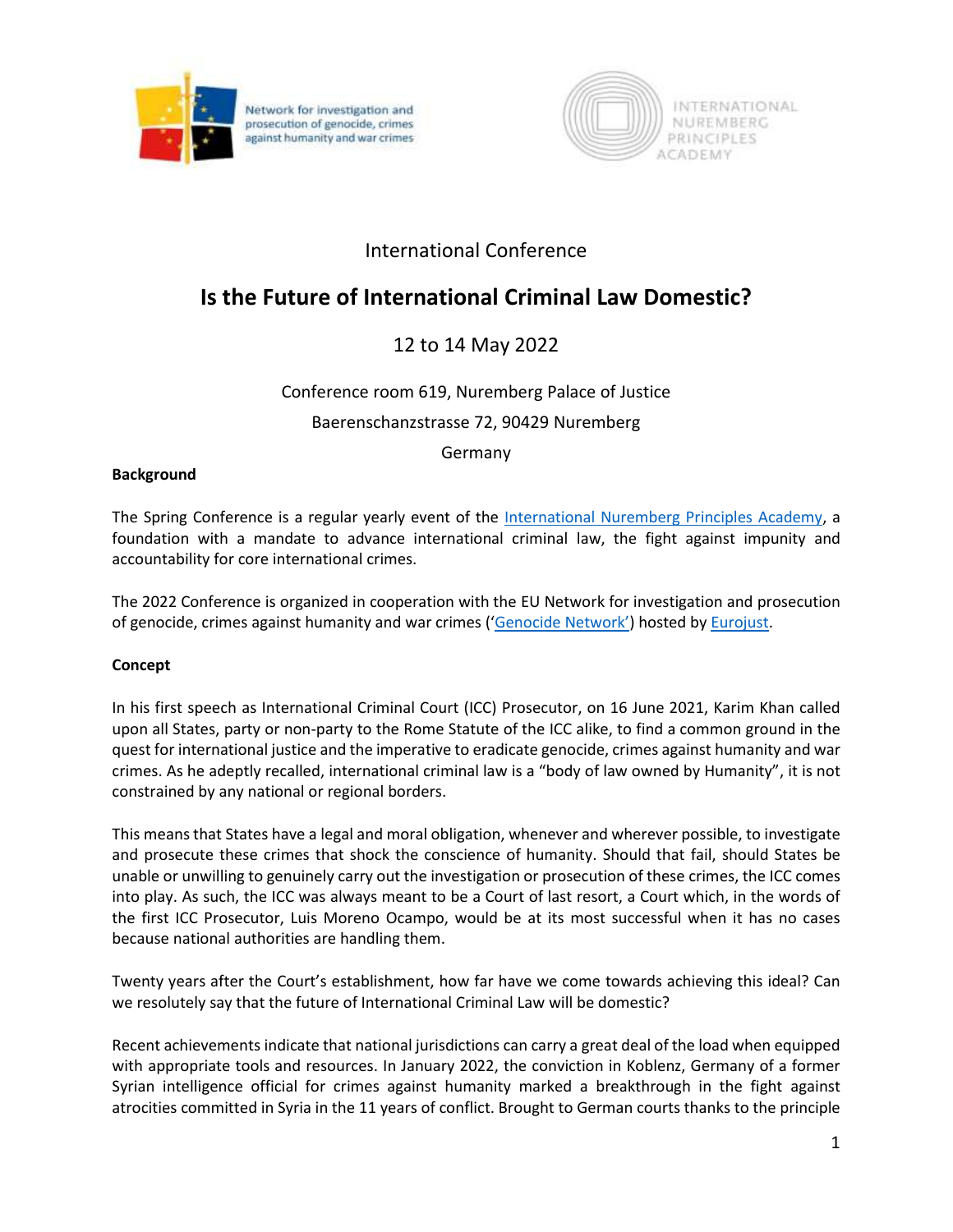

Network for investigation and prosecution of genocide, crimes against humanity and war crimes



of universal jurisdiction, this successful case was supported by extensive cross-border judicial cooperation between France and Germany, facilitated by Eurojust and the Genocide Network.

#### **Case Timeline - The 'Caesar files'**

 $\rightarrow$  2011 : the Syrian conflict begins

→ 2012: first *ad hoc* meeting within the Genocide Network→ 2018: establishment of a joint investigation team (France-Germany) wit[h Eurojust support](https://www.eurojust.europa.eu/news/syrian-official-convicted-crimes-against-humanity-with-support-joint-investigation-team)

 $\rightarrow$  2019: first arrests within the EU and indictment filed against two Syrian defendants

 $\rightarrow$  August 2020: [the trial starts](https://www.ecchr.eu/en/case/trial-updates-first-trial-worldwide-on-torture-in-syria/) in Koblenz, Germany under the principle of universal jurisdiction

 $\rightarrow$  February 2021: first conviction in Koblenz, Germany (aiding and abetting crimes against humanity). An appeal is pending.

 $\rightarrow$  January 2022: second conviction in Koblenz (co-perpetration of crimes against humanity including torture, murder and sexual violence). For the first time, a high-ranking official from the Syrian intelligence services (Head of the Investigations Section at General Intelligence Directorate's al-Khatib Detention Facility in Damascus, or "Branch 251") is sentenced to life imprisonment. The conviction has been appealed.

While this case attracted media and public attention, an increase in universal jurisdiction cases has been observed worldwide. From the conviction of former Chad dictator Hissène Habré before the Extraordinary African Chambers in Senegal (2016) to the opening by an Argentinian court of an investigation into genocide committed against the Rohingya in Myanmar (2021), the debate has shifted. Practitioners no longer question whether universal jurisdiction should be used, but rather how to make use of its full potential. The conference intends to propose innovative solutions to practical challenges brought by universal jurisdiction, diving into key cases and verdicts and established and developing best practices.

Universal jurisdiction, however, is but one side of the coin. Ideally, international crimes should be dealt with by local courts in the country or the region where they have been committed. Taking a close look at selected situations (Bosnia and Herzegovina, Democratic Republic of Congo, Kosovo, Rwanda, The Gambia), the conference will explore national accountability processes, and their advantages and drawbacks, and will highlight key takeaways that could be replicated in other jurisdictions, including in universal jurisdiction cases.

#### **Case Highlight: Prosecutions of Mass Crimes in the Democratic Republic of Congo**

Between 2017 and 2021, several convictions have been obtained in the DRC before Congolese military courts against former militiamen for war crimes and crimes against humanity, in particular rape and other forms of sexual violence, committed in the regions of [North](https://trialinternational.org/latest-post/drc-sheka-and-his-wingman-receive-life-sentences-victims-are-finally-recognized/) and South Kivu, as well as Central Kasai, including against [sitting government officials a](https://trialinternational.org/latest-post/justice-is-delivered-for-the-children-of-kavumu/)nd [local warlords.](https://trialinternational.org/latest-post/shining-verdict-in-the-kokodikoko-case-drc/) These successes have been largely supported by capacity-building initiatives led by various [collaboration networks](https://trialinternational.org/latest-post/drc-life-sentence-for-a-kamuina-nsapu-commander-victims-acknowledged-and-satisfied/) between local and international NGOs such a[s TRIAL International](https://trialinternational.org/latest-post/environmental-crimes-brought-before-the-court-in-south-kivu-drc/) and other international actors such as the United Nations [Organization Stabilization Mission in the Democratic Republic of the Congo.](https://news.un.org/en/story/2019/04/1037411)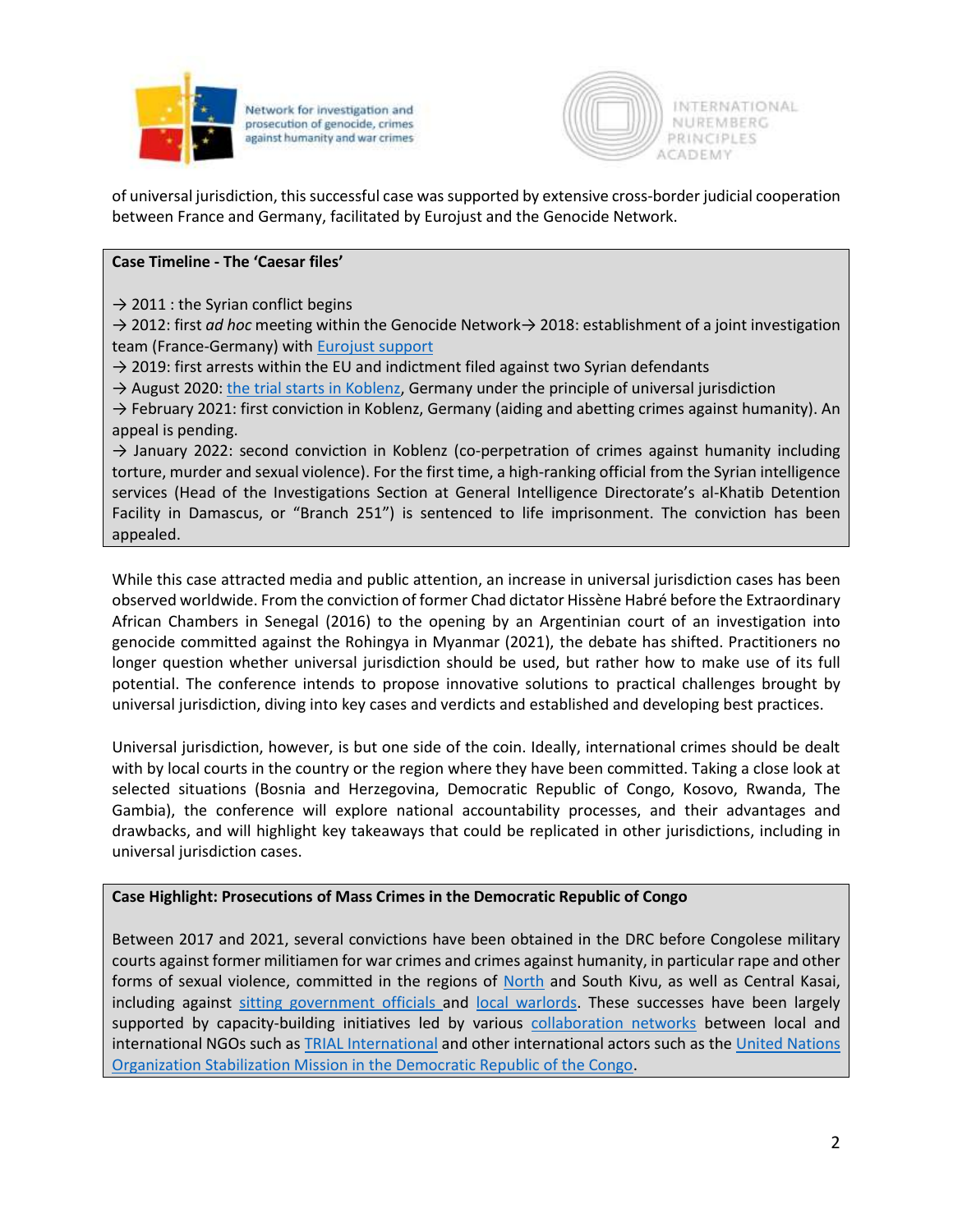

Network for investigation and prosecution of genocide, crimes against humanity and war crimes



A striking feature, these domestic proceedings were conducted before [mobile courts,](https://trialinternational.org/latest-post/mobile-courts-in-the-drc-why-and-how/) with extraordinary hearings relocated to the remote areas where crimes were perpetrated. Mobile courts not only facilitate access to the trial for the victims (for practical but also psychological reasons), but also serve a larger deterrent and educational purpose. Justice is seen to be done by the affected community and judges can reach a full understanding of the socio-economic and security context in which the crimes were committed. Mobile courts present challenges, including security and logistics and rewards.

Ultimately, all international criminal cases share similar factual, legal, procedural, logistical and technical complexities. Drawing from case-based experience, the conference will identify key aspects of success. Some necessary, but insufficient, preconditions can already be cited as relevant to that success: political drive, favourable State penal policy, as well as adequate national legislation and procedural frameworks.

Taking these observations as a starting point, expert discussions will aim to provide a tailored toolbox to national practitioners in order to achieve increased efficiencies in the detection and prosecution of international crimes. Participants will be able to identify practical measures for implementation at the domestic level, including the creation of specialized units; the use of new technologies and artificial intelligence; the targeted involvement of immigration and custom authorities, revenue services and intelligence agencies; and necessary coordination with those addressing interlinked crime areas.

While national authorities can and must do more to boost domestic capacity, the conference will also acknowledge that investigating and prosecuting international crimes cannot happen in a vacuum. As emphasized by the current ICC Prosecutor on numerous occasions, national authorities and the ICC need to look at newly imaginative ways of partnering and creating synergies. In Europe, the recent surge of cases brought against Syrian perpetrators, but also against foreign terrorist fighters tried as war criminals for horrors committed in the name of Da'esh/the Islamic State, has shed light on the critical contribution made by novel justice facilitators, such as the United Nations Investigative Team to Promote Accountability for Crimes Committed by Da'esh/ISIL (UNITAD) and the United Nations International Impartial and Independent Mechanism to Assist in the Investigation and Prosecution of Persons Responsible for the Most Serious Crimes under International Law Committed in the Syrian Arab Republic (IIIM). NGOs documenting crimes and supporting victims and affected communities have been an integral part of this process. In practice, how does this multi-faceted cooperation work? How can national authorities better engage with key partners, including international bodies and NGOs?

#### **Practice Highlight: The Use of Joint Investigation Teams in Core International Crimes Cases**

A Joint Investigation Team (JIT) is an advanced judicial cooperation tool, consisting of a legal agreement between two or more States for the purpose of carrying out coordinated criminal investigations. A JIT is made up of law enforcement and judicial national authorities who can, within the JIT framework, directly exchange information and evidence collected on the territory of the JIT members, cooperate in real time and carry out joint operations and investigative measures. A JIT significantly increases speed and efficiency in complex cross-border investigations, allowing for a more flexible cooperation than traditional mutual legal assistance channels.